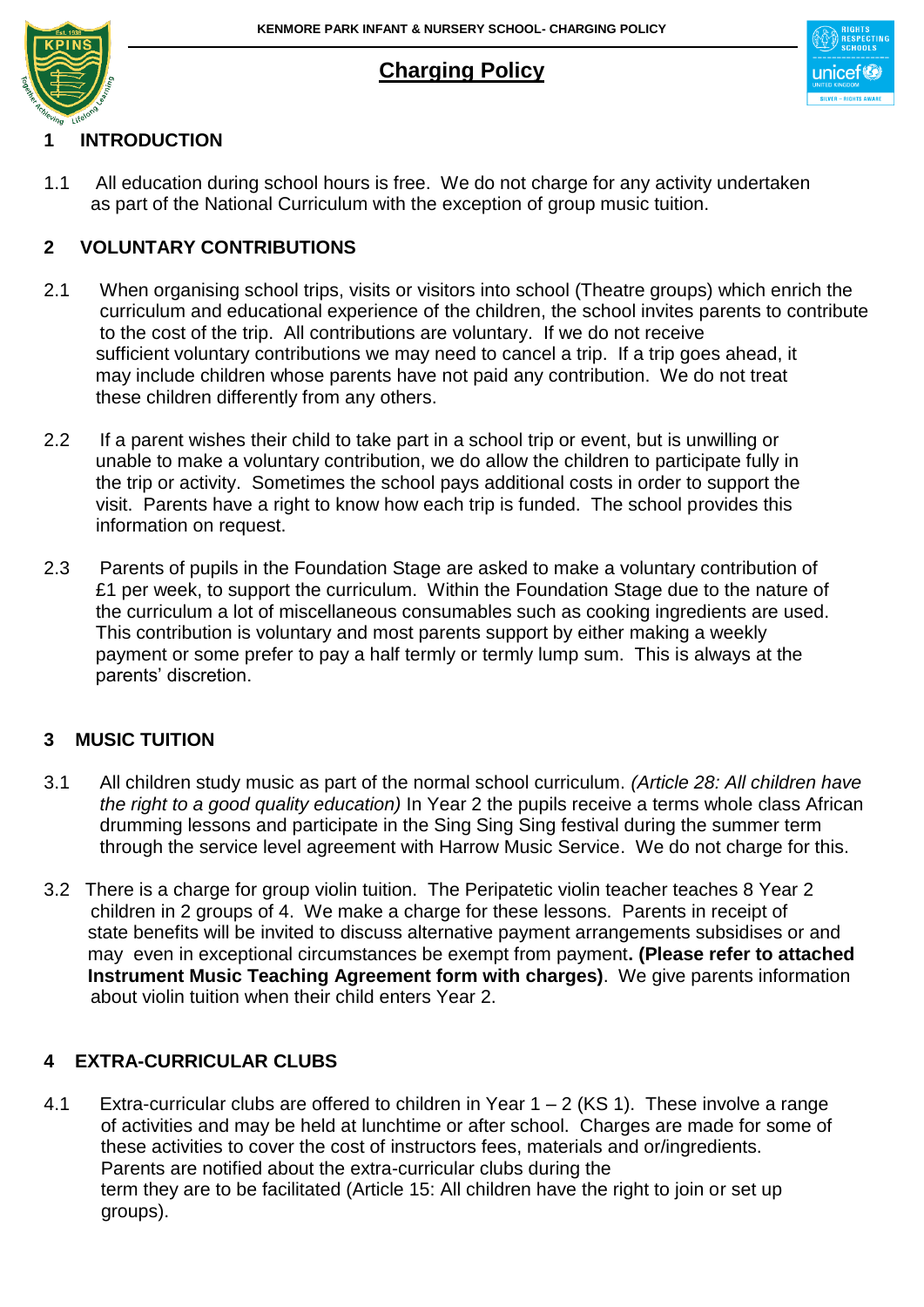#### **PASSPORT APPLICATIONS**

4.2 Passport applications will only be verified if the individual making the application has been know to the school for more than 2 years. A £10 charge is made to verify a new passport application, any renewals and to certify a photograph.

#### **5 LETTERS**

5.1 Letters will be charged £3 for any of the following: confirming a pupil's enrolment at the school, parents' application for a child's citizenship or child benefit.

#### **7 DISCLOSURE AND BARRING SERVICE (DBS) CHECKS**

7.1 Disclosure and Barring Services (DBS) checks replaced CRB checks from December 2012. From January 2014 schools are required to pay for their own DBS checks. The charge for a DBS check is a maximum of £44 per person. Work experience placements will be required to take up placements with an up to date DBS check processed by their registered institution, however where the DBS has not been processed a placement is requested the individual will be charge a maximum of £44 for the DBS check to be carried out. Parent volunteers will also be charged to the DBS check. (Refer to LA model DBS policy and procedure policy September 2014).

**Reviewed:** September 2020.

Ratified by the Governing Body: 14<sup>th</sup> October 2020

**Next review:** Summer 2021